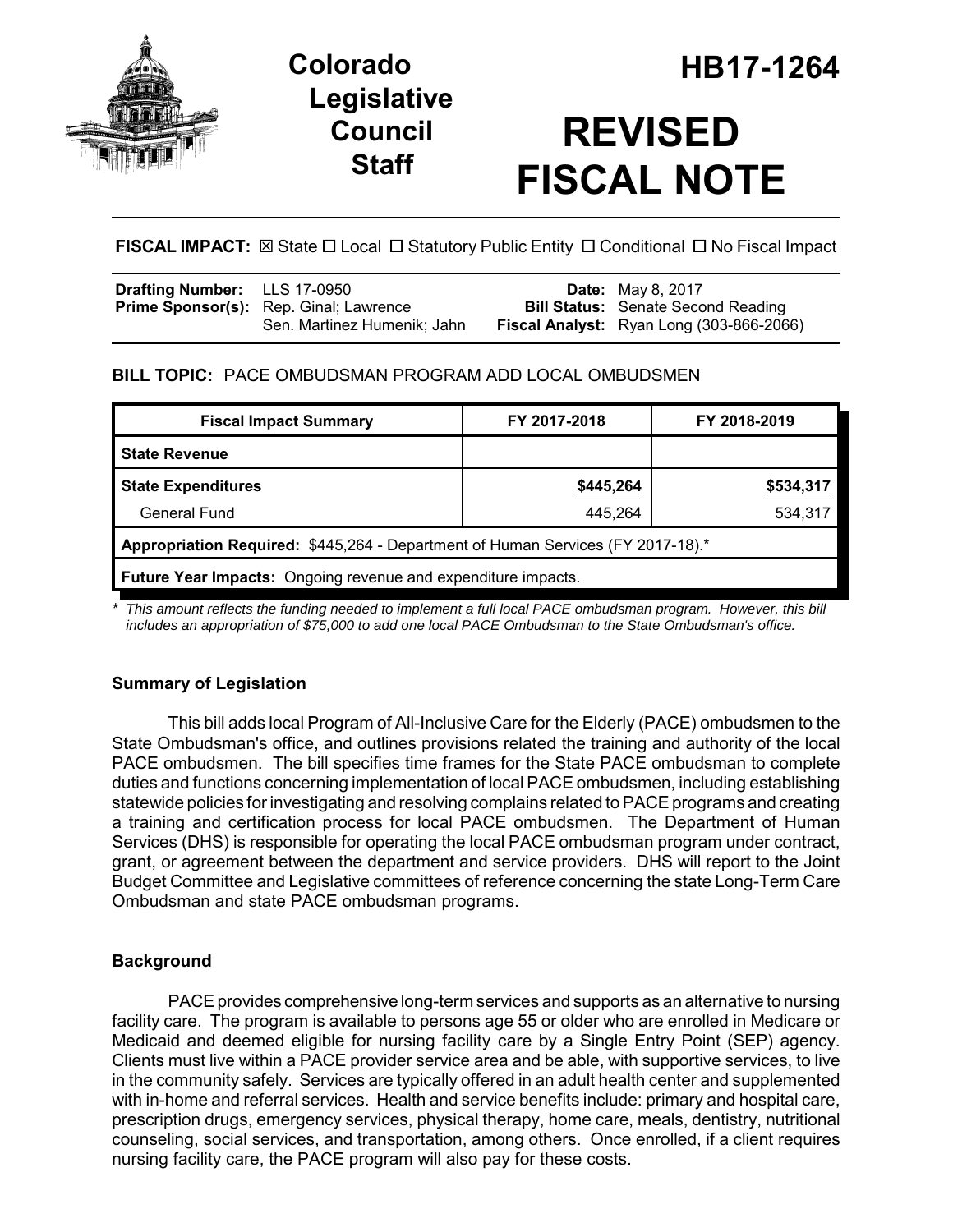Senate Bill 15-137 expanded the type of entities that may operate a PACE program to include private, for-profit organizations and specified a review process by the Attorney General to oversee the conversion of nonprofit organizations into for-profit entities. Following passage of SB 15-137, one PACE provider, InnovAge, converted to for-profit status. As a condition of this conversion, approximately \$200 million, based on the charitable benefit to the community from the nonprofit organization, was set aside in a foundation to continue to fund work associated with the original objectives of the nonprofit organization. In addition, the Attorney General specified that InnovAge establish an ombudsman for its program. InnovAge serves about 80 percent of the 2,800 PACE participants statewide.

#### **State Expenditures**

*This bill increase state General Fund expenditures by \$445,264 in FY 2017-18 and \$534,317 in FY 2018-19 to contract six local PACE ombudsmen to serve in the current PACE communities statewide*. These expenditures are outlined in Table 1 and explained below.

| Table 1. Expenditures Under HB 17-1264 |            |            |  |  |  |
|----------------------------------------|------------|------------|--|--|--|
| <b>Cost Components</b>                 | FY 2017-18 | FY 2018-19 |  |  |  |
| Contractor Salary and Operating Costs  | \$431,945  | \$518,334  |  |  |  |
| l Travel                               | 9,000      | 10,800     |  |  |  |
| <b>Administrative Costs</b>            | 4.319      | 5,183      |  |  |  |
| <b>TOTAL</b>                           | \$445,264  | \$534,317  |  |  |  |

*Contract local PACE ombudsmen*. The six local PACE ombudsmen will be required to provide complaint resolution for the six Area on Aging (AAA) planning service areas. The fiscal note assumes that there will be one local PACE ombudsman for every 500 PACE participants. Total contract costs are shown in Table 1. Costs are prorated for 10 months in the first year of the program, and it is assumed that new local PACE ombudsmen will not start until after August 1, 2017. This fiscal note shows the amount needed to implement the full local PACE ombudsman program. However, should fewer Ombudsmen be hired, each local PACE Ombudsman position is estimated to have salary and operating costs of \$74,211 in FY 2017-18 and \$86,389 in FY 2018-19 and in future years. Table 2 below shows the approximate number of PACE participants in each AAA area.

| <b>Table 2. PACE Service Areas</b>                 |                                    |                                                    |  |  |  |
|----------------------------------------------------|------------------------------------|----------------------------------------------------|--|--|--|
| <b>Service Area (Counties)</b>                     | <b>PACE</b><br><b>Participants</b> | <b>Local PACE</b><br>Ombudsmen<br>(Contracted FTE) |  |  |  |
| Denver, Adams, Jefferson, Broomfield, and Arapahoe | 2,065                              | 4.0                                                |  |  |  |
| El Paso                                            | 399                                | 0.5                                                |  |  |  |
| Pueblo                                             | 291                                | 0.5                                                |  |  |  |
| Montrose and Delta                                 | 304                                | 0.5                                                |  |  |  |
| Boulder, Weld, and Larimer                         | 300                                | 0.5                                                |  |  |  |
| <b>TOTAL</b>                                       | 3,359                              | 6.0                                                |  |  |  |